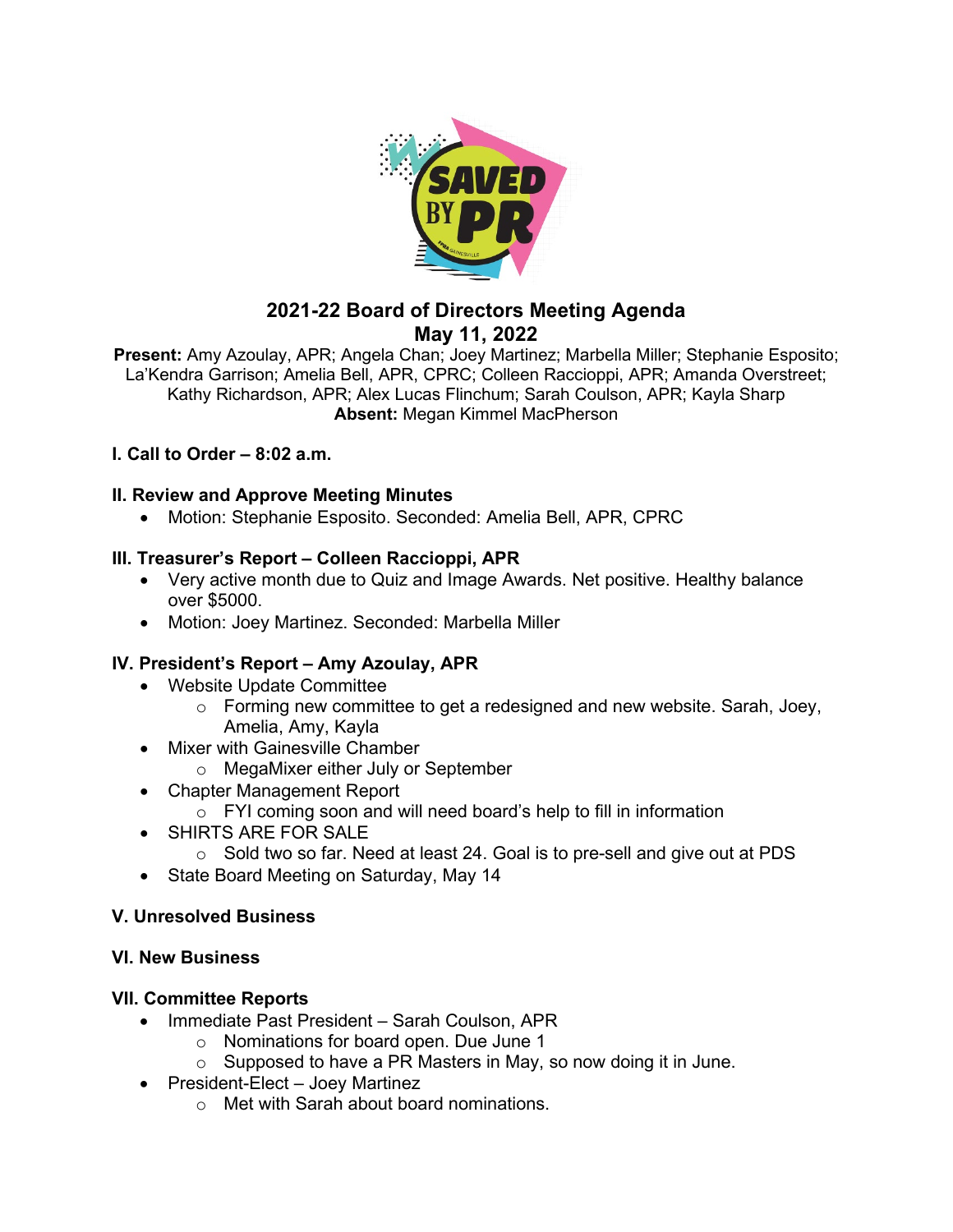- $\circ$  May 26<sup>th</sup> for a board interest social Maybe at CP.
- o Reached out to some people about next year's board
- Programs Megan Kimmel MacPherson
	- o May program information is now available in the newsletter.
	- o Details about June program?
- Educational Services Angela Chan & Amelia Bell, APR, CPRC
	- o Annual Conference scholarship application is open. Currently zero applicants.
	- o Whitney Lee, APR, CPRC email for students going to Annual Conference
- VP, Member Services Marbella Miller
	- o New member webinar idea
	- o Maybe have the new members pinning at PDS
	- o Shaw Adcock and Shareen Baptiste are the only two new members who have filled out their new member profile for the newsletter.
		- Alex to send form to Marbella.
	- $\circ$  Pop Up PR/Board Recruitment event on May 26<sup>th</sup>. Joey and Marbella to reach out to Angela for Celebration Pointe availability
- Secretary Angela Chan
	- o Updated sponsorship packet for next year
- Electronic Media Kayla Sharp
	- o If you see any website issues, please let Kayla know immediately. Sometimes, she can fix it herself. Sometimes, Liquid Creative has to fix it.
	- $\circ$  When the website is in the process of being redesigned, will have a "Under" construction page.
		- **Shouldn't take more than a week or two.**
	- o Website Update Committee
- Communications Alex Lucas Flinchum
	- $\circ$  Reminders for newsletters Content due prior to June 2.
	- o Check about Marbella's Gmail.
- Community Relations La'Kendra Garrison
	- o St. Francis House did not reach their Amazing Give goal of \$30,000. They raised \$17,000.
	- o Will reach out to Megan to offer nonprofits the membership rates for June and July programs. We've done this previously.
- Professional Development Amanda Overstreet
	- o Not doing the professional headshots. They were too expensive
	- o New members pinning
	- o 90s themed snack break and music
	- o Liquid Creative is a sponsor
	- o Finalizing program
		- **Needs help with designing program.** 
			- Kathy offered up Laurel Ring, if board members are all too busy
	- o Alex and Kayla to include open job positions at Farm Bureau on newsletters and social media. And continue promoting PDS, and the BOGO June program
- Image Awards Stephanie Esposito
	- o Great event. 25 guests. Food was good.
- Accreditation & Certification Kathy Richardson, APR
	- $\circ$  Had the APR Info Session. Turn out was less than ideal but still insightful.